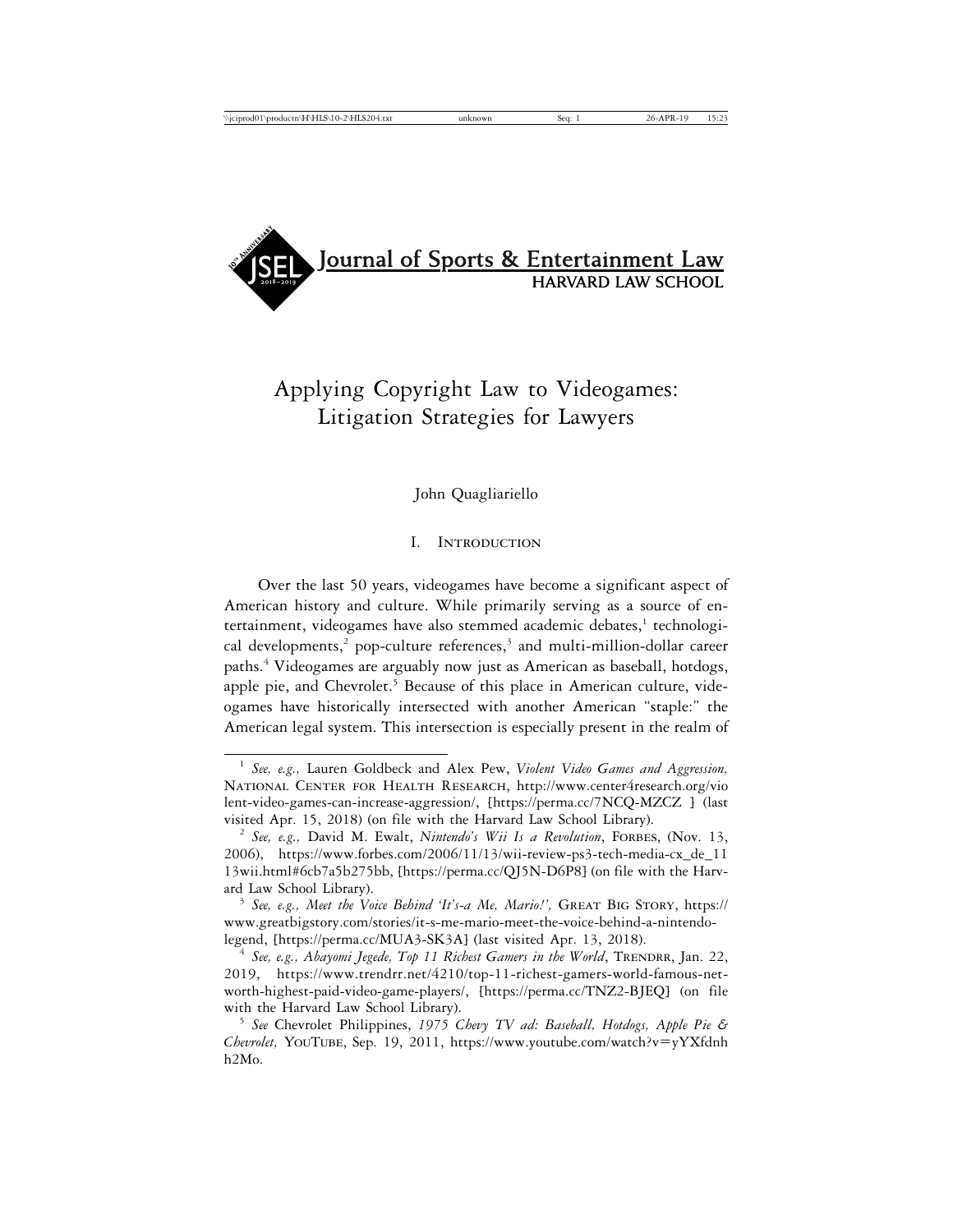copyright law, which has long had a significant influence on the videogame industry.

This paper will explore the development of copyright law as applied to videogames, and will also discuss how attorneys can best advise their clients under this system. It will begin by discussing the early history of the videogame industry. Next, it will explore the development of copyright law, followed by contemporary issues raised by recent judicial rulings. Finally, it will review suggested legal practices, with an emphasis on providing optimal outcomes for clients.

#### II. Early History

The history of videogames can be traced back to the earliest iterations of modern computers. Initially, videogames were developed by computer programmers and other scientists as side projects.<sup>6</sup> Not only did videogames serve as a means of personal entertainment for employees working in the lab, but they also helped these scientists test and understand the computing power of the machines they were working on.<sup>7</sup> This trend first began in the 1940's and lasted through the 1960's.<sup>8</sup> Videogames proved to be extremely popular within these laboratory settings. Technological limitations restricted videogames to individual computers or networks; thus, they remained mostly unknown to the general public. In 1967, however, the path of videogames forever changed when Ralph Baer introduced his videogame prototype, "The Brown Box."<sup>9</sup> "The Brown Box" was a videogame console capable of playing multiple videogames on a home television set, providing the general public with the first glimpse of the modern videogame system.

Although "The Brown Box" was considered the first modern videogame, the system was never commercially released. Instead, Baer elected to license his prototype design to the company Magnavox, who released the first commercially available home console, the Odyssey, in 1972.10 The Odyssey allowed users to play 28 different videogames from the comfort of their homes.<sup>11</sup> Unfortunately for Magnavox, the Odyssey was a financial failure, as Americans were instead becoming enamored with another vide-

<sup>6</sup> *See Video Game History,* History, Aug. 21, 2018, https://www.history.com/top ics/history-of-video-games, [https://perma.cc/VR8C-J7CB ] (on file with the Harvard Law School Library). <sup>7</sup> *See id.* <sup>8</sup> *See id.* <sup>9</sup> *See id.* <sup>10</sup> *See id.* <sup>11</sup> *See id.*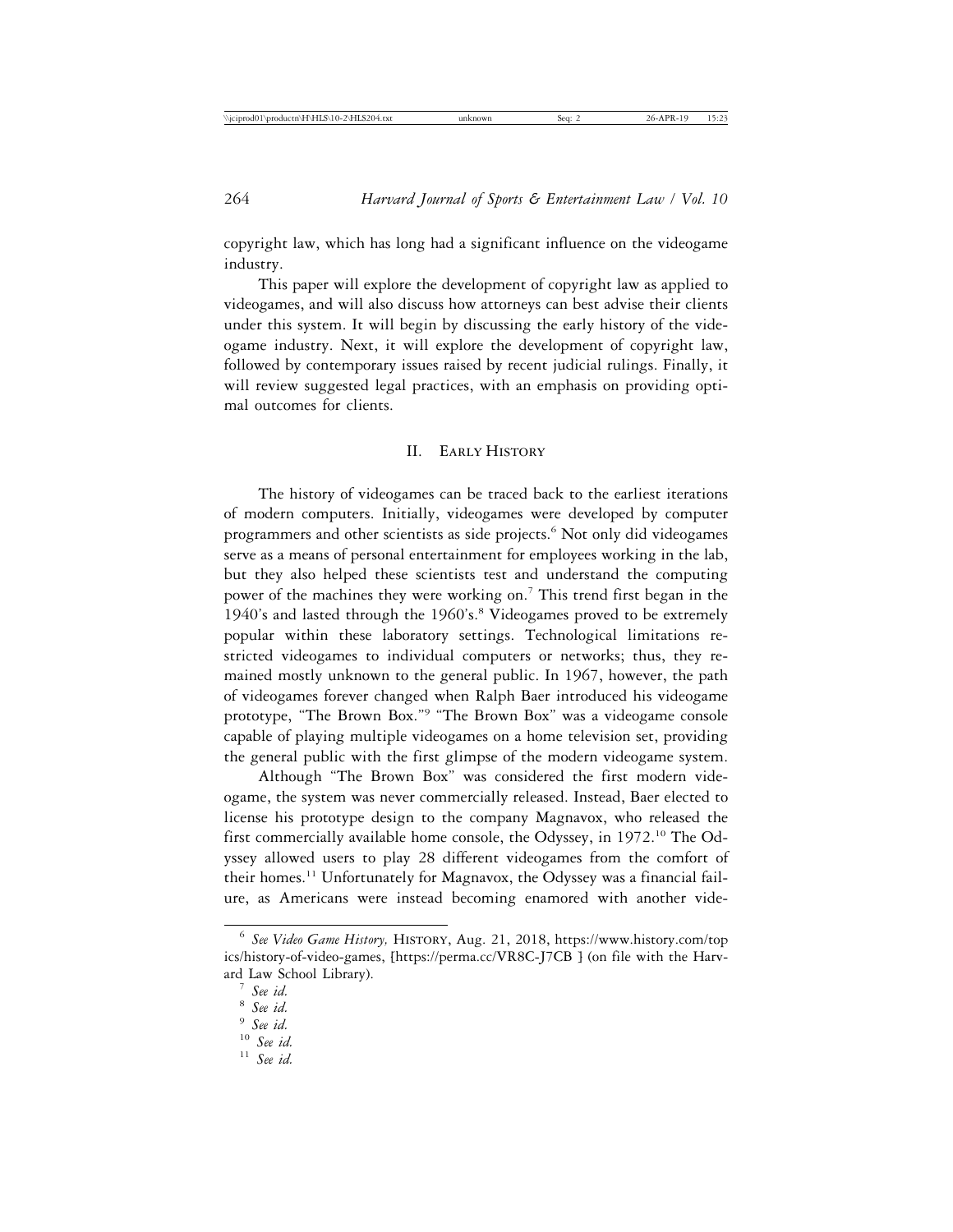ogame, *Pong.* Created by the company Atari, *Pong* was an arcade style, twodimensional game that was similar to the sport, table-tennis.<sup>12</sup> In this game, a player would either play with another player or with a "computer" and would take turns serving and returning the ball. Should the ball get past the players paddle, the other player would score a point. The first player to score eleven points won the game. *Pong* was immensely popular, and firmly established Atari as the early industry leader within the videogame industry.<sup>13</sup> With this popularity, however, came a price, for Atari soon found itself as the defendant in a copyright suit brought forth by Magnavox. In its complaint, Magnavox alleged that the Atari developers had copied the idea for *Pong* from a tennis-like game available to play on the Odyssey.<sup>14</sup> According to Magnavox, the *Pong* developers were first exposed to the Odyssey game during a demonstration held in early 1971.<sup>15</sup>

The case, however, was ultimately settled out of court and therefore never proceeded to trial.<sup>16</sup> Per the terms of the settlement, Atari had to pay a licensing and royalty fee to Magnavox in exchange for the continued production and sale of *Pong* games.<sup>17</sup> This case marks an important moment in videogame history. Prior to this lawsuit, it was unclear if copyright protection could even be afforded to videogames.<sup>18</sup> While the settlement ultimately left this question unanswered, it suggested the notion that, at the very least, videogame developers could use the threat of a lawsuit to induce settlements with potential infringers. Thus, developers were potentially afforded some means of protection for their creative endeavors.

## III. EVOLUTION OF COPYRIGHT DOCTRINE

## *A. Updating the Statutory Framework*

Following this initial lawsuit, Magnavox continued its litigation practices by strictly enforcing the copyrights it held.<sup>19</sup> Magnavox mostly lever-

<sup>&</sup>lt;sup>12</sup> See Rudie Obias, 11 Times Videogames Led to Lawsuits, MENTAL FLOSS, Feb. 19, 2014, http://mentalfloss.com/article/55078/11-times-video-games-led-lawsuits, [https://perma.cc/HXM7-XW2Z] (on file with the Harvard Law School Library). <sup>13</sup> *See id.* <sup>14</sup> *Id.* <sup>15</sup> *Id.* <sup>16</sup> *Id.* <sup>17</sup> *See Video Game History,* History, Aug. 21, 2018, https://www.history.com/

topics/history-of-video-games, [https://perma.cc/3SND-VYTR] (on file with the Harvard Law School Library). <sup>18</sup> *Id.* <sup>19</sup> *See id.*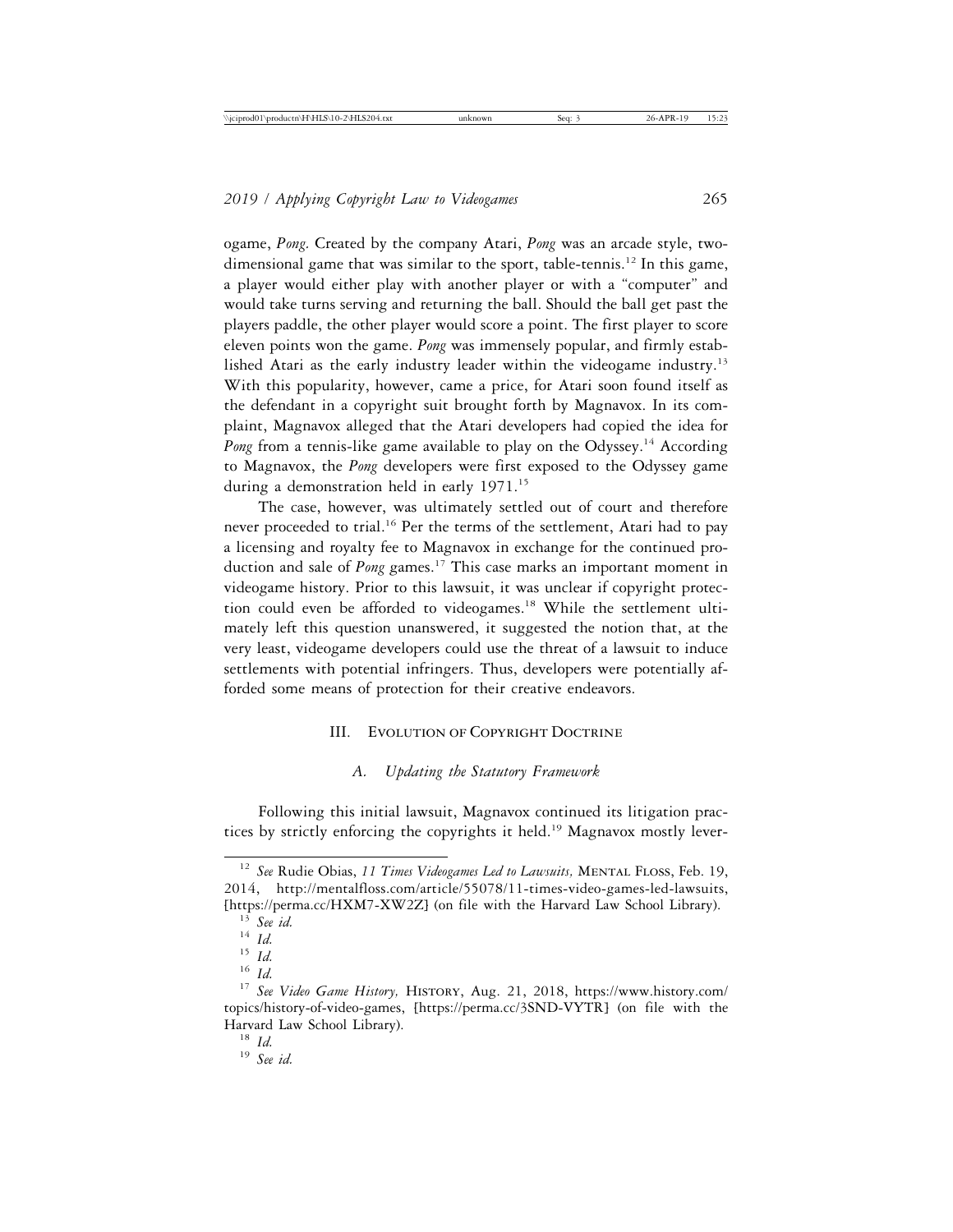aged the videogame designs featured in the Odyssey and successfully netted over \$100 million dollars as a result of settlements with other videogame developers.20 While none of these cases ever went to trial, Magnavox had firmly established a standard for videogame developers: if you copy the design of another videogame, you will be subjected to a copyright infringement lawsuit.

For the most part, this strategy worked, as the gaming industry subsequently saw many lawsuits settled involving game developers suing the designers of "clones" and other "knock-offs" of their popular games. $21$  As for the suits that went to trial, the developers were not so fortunate. The Federal Copyright Act of 1976 failed to adequately address computer programs, and as a result, courts were inconsistently applying copyright law in videogamerelated cases.<sup>22</sup> Other computer-related industries were similarly affected by these judicial inconsistencies, which prompted Congress to investigate the matter.<sup>23</sup> Ultimately, Congress determined that copyright law needed to be amended to ensure future growth in the tech sector, and did so by adding computer programs to the Act in  $1980.<sup>24</sup>$  These programs were classified as "literary works," and the original works of authorship within the underlying code were afforded the full protection of United States copyright law.25 For the videogame industry, this meant that the underlying source code of a game and its subsequent mechanics were afforded copyright protection.

## *B. Judicial Developments*

Further copyright protection was subsequently afforded to the videogame industry by the judiciary, which began classifying videogames as "audiovisual works."26 Such classifications were in addition to the statutory protections already provided by Congress, and provided additional means for copyright holders to protect their games from unlawful exploitation by infringers. Under this new doctrinal framework, so long as the aesthetic look of a videogame appeared similar to another game, a suit for copyright infringement could be sustained. While the ideas for the games themselves, such as a tennis game, a game involving a spaceship fighting aliens, or a car

<sup>20</sup> *See id.* <sup>21</sup> *See id.* <sup>22</sup> *See* Deborah F. Buckman, Annotation, *Intellectual Property Rights in Video, Electronic, and Computer Games,* 7 A.L.R. Fed. 2d 269, 2 (2005).<br><sup>23</sup> *See id.* <sup>24</sup> *See id.* <sup>25</sup> *See id.* at 2, 4–5.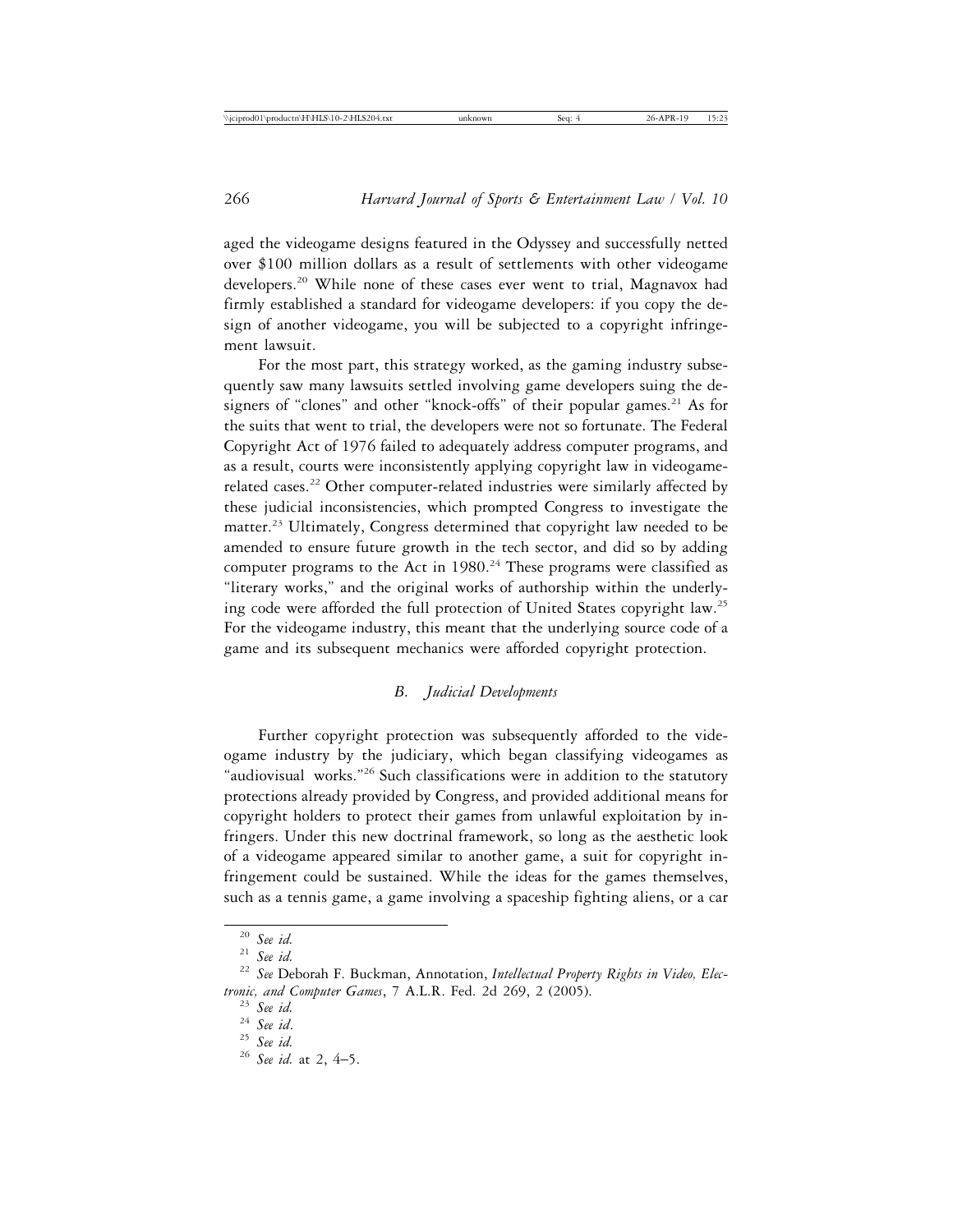racing game, were not afforded copyright protection, the underlying visual elements expressing those ideas were covered and protected by this new legal framework.27 In some instances, courts would go even further, and grant copyright protection to entire games.<sup>28</sup> From an attorney's standpoint, this new copyright doctrine made advising clients relatively easy; so long as a client did not create a game that had the same underlying code or contained visually similar elements as another game, no litigation would occur. At the same time, if a client owned and developed a videogame, any game that appeared to be copying said game could be sued for copyright infringement.

Unfortunately for copyright holders, courts became rather strict in regards to what constituted actual copyright infringement. While courts consistently prevented the unauthorized sale,<sup>29</sup> duplication,<sup>30</sup> or alterations of games, $31$  they were much less likely to afford protections under the "expressive elements" framework previously discussed. The most notable case in this line of judicial reasoning involved another Atari game, *Asteroids*. 32 In this particular game, a player controlled a spaceship and was tasked with having the ship survive by destroying asteroids. When an asteroid was destroyed, it would break into smaller pieces, which subsequently moved at different speeds and in different directions until the pieces became so small that they would disappear. The player would then receive points based on how many asteroids were destroyed before losing a life. After releasing this game in 1979, Amusement World released a similar game titled *Meteors*. The design and gameplay of *Meteors* were noticeably similar to *Asteroids*, prompting Atari to sue for copyright infringement.<sup>33</sup> Although the court found that the two games did, in fact, share many similar features, it ultimately found in favor of Amusement World.<sup>34</sup> Citing creative limitations given the underlying idea of the game and technical restrictions of computing technology, the court concluded that the games were different enough to be distinguished by the average consumer, and thus did not constitute infringement. $35$ 

<sup>27</sup> *See, e.g.*, *Midway Mfg. Co. v. Bandai-America, Inc.*, 546 F. Supp. 125 (D.N.J. 1982).<br>
<sup>28</sup> See, e.g., id.<br>
<sup>29</sup> See, e.g., id.<br>
<sup>30</sup> See, e.g., Atari, Inc. v. JS & A Grp., Inc., 597 F. Supp. 5 (N.D. Ill. 1983).<br>
<sup>31</sup> See, e.g., Midway Mfg. Co. v. Artic Int'l, Inc., 704 F.2d 1009 (7th Cir. 1983).<br>
<sup></sup>

<sup>34</sup> *Id.* at 224–225, 230. <sup>35</sup> *Id.* at 230.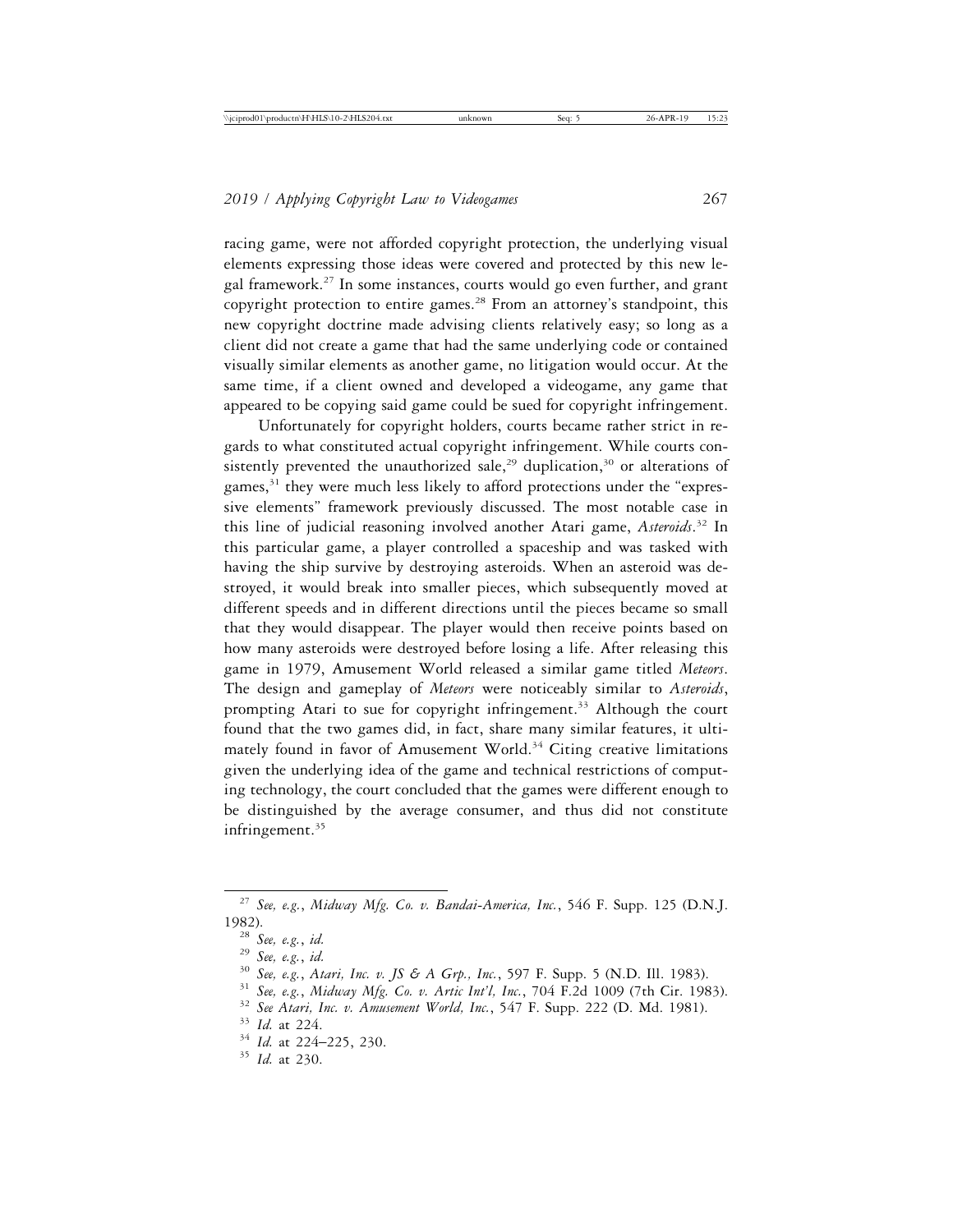This opinion is important because it introduced the legal copyright doctrines of merger and *scènes-à-faire* into videogame copyright law.<sup>36</sup> Both doctrines respectively work to limit copyright protection afforded to a work by either merging an idea and expression together such that copyright protection is limited or by preventing protection for expressions necessary to convey an idea.37 In its decision, the court broadly applied both doctrines to *Meteors*, laying the groundwork for future judicial ruling along comparable lines of reasoning.<sup>38</sup>

Similar findings were subsequently found involving other games, most notably those involving a karate game, $39$  a horseracing game, $40$  and a fighting game,<sup>41</sup> thus solidifying the federal judiciary's restrictive interpretation on copyright infringement claims. From the mid-90's onwards, the judiciary made it essentially impossible for a videogame copyright holder to win a lawsuit against a potential infringer; the litigation costs were just too high when compared to the expected outcome.<sup>42</sup>

Attorneys were accordingly forced to adapt to this new approach to videogame copyright law as well. Those representing new developers could now advise clients that they had more or less full freedom to derive creative and artistic inspiration from previously released videogames without the ominous threat of copyright litigation. Meanwhile, attorneys representing videogame copyright holders were much more limited in the advice they could provide. These lawyers were forced to strategically concentrate their efforts on cases that would satisfy the courts strict interpretation of copyright infringement, all while counseling their clients on the financial risks that would be incurred should litigation be sought.<sup> $43$ </sup> The inherent financial imbalance between the copyright holder, often an established videogame developer, and an alleged infringer, a small development team with a few employees, still made the threat of litigation a viable strategy for copyright holders. Alleged infringers could not afford the costs of fully litigating the case, and given the rarity of actual copyright litigation, were often reluctant to test the merits of their non-infringement argument. As a result, most

<sup>&</sup>lt;sup>36</sup> *Id.* at 228.<br><sup>37</sup> *Id.*<br><sup>38</sup> *Id.* at 228–30.<br><sup>39</sup> *See Data E. USA, Inc. v. Epyx, Inc.*, 862 F.2d 204 (9th Cir. 1988).<br><sup>40</sup> *See Rodesh v. Disctronics, Inc.*, No. 91-55694, 1993 U.S. App. LEXIS 26255 (9th Cir. Sep. 30 1993). <sup>41</sup> *See Capcom U.S.A., Inc. v. Data E. Corp.*, No. C 93-3259 WHO, 1994 U.S.

Dist. LEXIS 5306 (N.D. Cal. Mar. 16, 1994). <sup>42</sup> *See* Buckman, *supra* note 22.

<sup>43</sup> *See id.*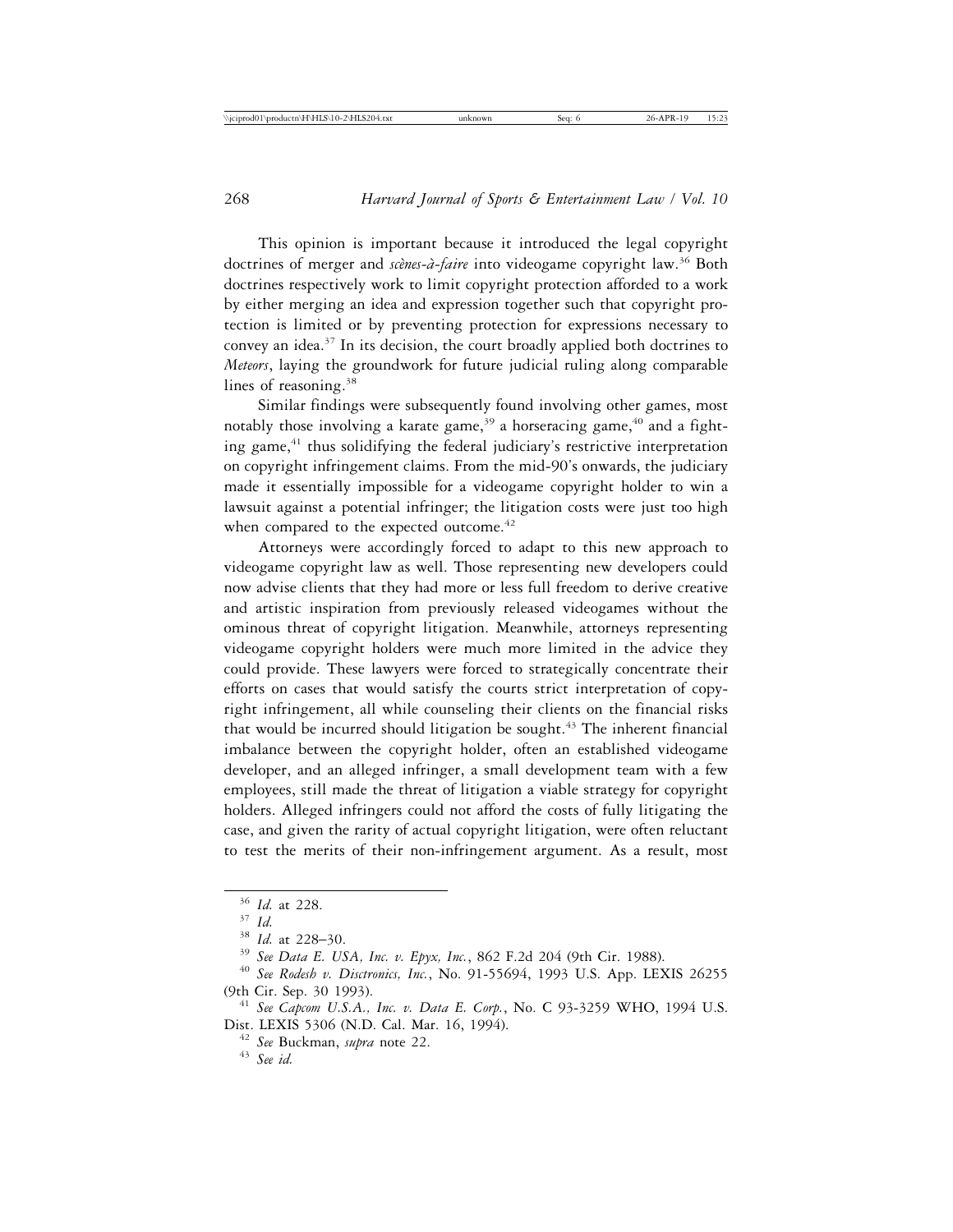copyright cases were settled between the mid-90's up and through the mid-2000's, but the overall scarcity of these lawsuits still resulted in the release of countless "clones" of formerly released games.<sup>44</sup>

### *C. Application of Doctrine*

The judicial development of copyright law in the years following the initial lawsuit between Magnavox and Atari allows for an interesting intellectual hypothetical. Given the details of that particular case, it is quite possible to conclude that the lawsuit would have been decided in favor of Atari had the case gone to trial. First, it was unclear at the time if copyright law even applied to computer programs, as Congress had not amended the Copyright Act yet.<sup>45</sup> Second, if the assumption is made that the law and related doctrine as developed by the mid-1990's would have been applied by the courts, then Atari still would still have won the case. The underlying idea of *Pong* is not protectable under copyright law, just the expression of that idea. Although Atari freely admitted that its developers were inspired by the tennis game Magnavox developed, no such copying of Magnavox's protected material actually occurred.<sup>46</sup> Atari developers simply used their inspiration to create their own unique game, with their own unique code, when they developed *Pong*. 47 These facts, when coupled with the limited ways in which a two-dimensional table tennis game can be expressed and other technological limitations provides even more evidence in favor of Atari. It is therefore highly unlikely that Magnavox would have emerged victorious had the two parties ultimately gone to trial.

### IV. New Developments

### *A. Recent Cases*

Recent judicial developments may be once again changing the application of copyright law to the videogame industry. In a 2012 opinion, a court held that the videogame *Mino,* developed by the company Xio Interactive, was infringing on the copyright of another game, *Tetris,* owned by Tetris

<sup>44</sup> *See* Obias, *supra* note 12. <sup>45</sup> *See* Buckman, *supra* note 22. <sup>46</sup> *See Video Game History,* History, Aug. 21, 2018, https://www.history.com/ topics/history-of-video-games, [https://perma.cc/B4E3-KNMA] (on file with the Harvard Law School Library). <sup>47</sup> *Id.*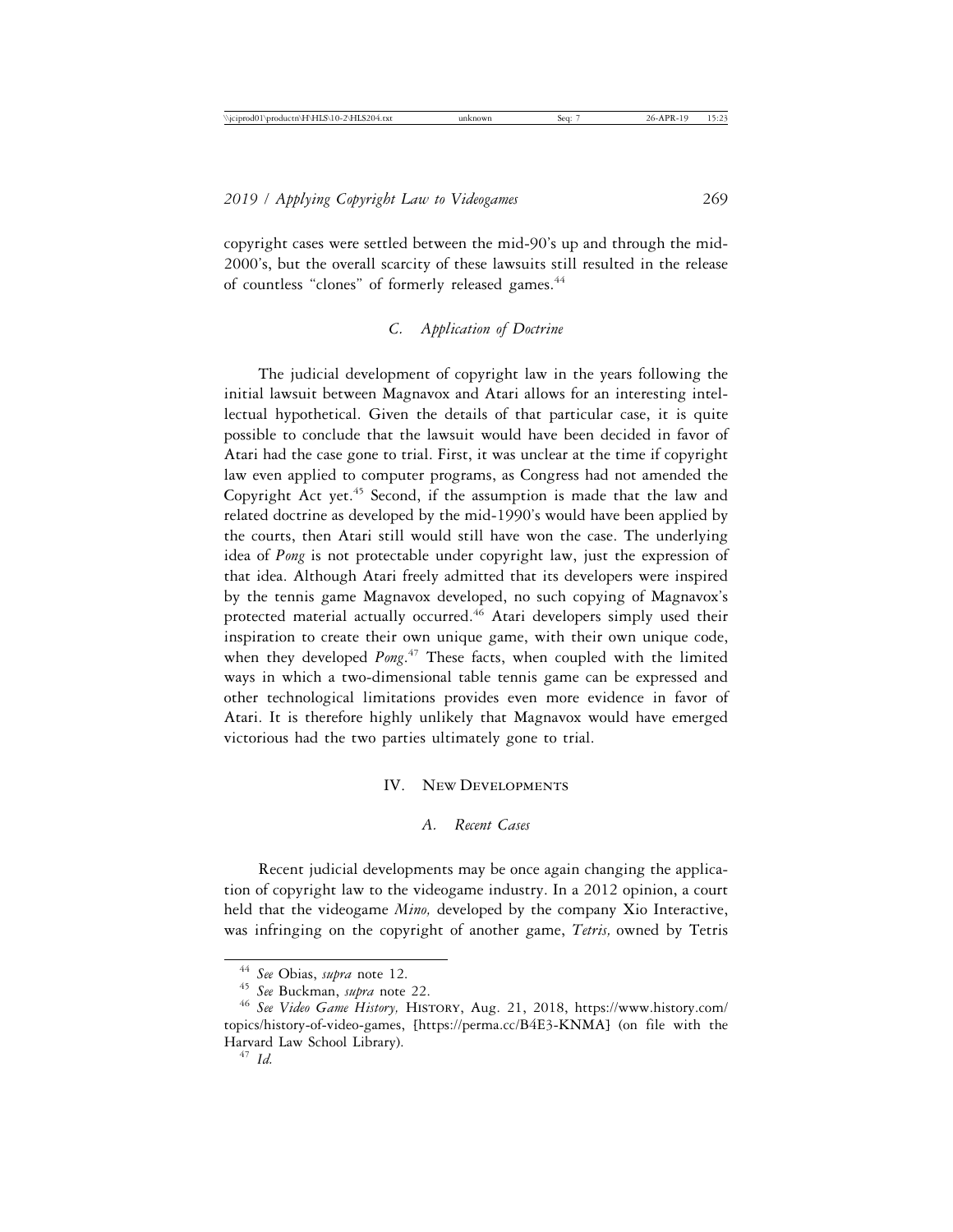Holding*.* 48 *Tetris* is a widely popular puzzle-game that involves players dropping various arrangements of 4-block shapes onto a plane. The shapes respectively stack, and when an entire line is filled by these blocks, the line disappears and points are earned. *Mino* uses these same mechanics, including the layout of the plane, the shapes, and the speeds at which they fall.<sup>49</sup> However, like other games discussed above, *Mino* developers claimed that they were merely "inspired" by *Tetris,* as independently developed the code, mechanics, and images for *Mino.*<sup>50</sup> Given the strict application of copyright law previously discussed, Xio Interactive believed that its game would not constitute as an infringement on the copyright of *Tetris.* The court, however, elected to not apply a broad application of the merger or *scènes-à-faire* doctrines in its decision, thus diverting from the decisions of previous cases.<sup>51</sup> In its opinion, the court cited technical capabilities of computers as no longer being a limiting factor in copyright protection, and that multiple means of expressing the underlying idea of *Tetris* were available to the *Mino* developers.<sup>52</sup>

The outcome of *Tetris Holding* is far from dispositive. Xio Interactive elected to forgo the appeals process, so no subsequent appellate history exists.53 As such, it remains to be seen whether the positions advanced by the holding reflect the view of the entire Third Circuit, or if the particular facts of this case make it an outlier to otherwise consistent copyright jurisprudence. Because the case was later cited in another decision by the District of New Jersey,<sup>54</sup> it seems rather unlikely that the *Tetris* case was an outlier. Instead, *Tetris Holding* may be marking the development and adoption of new videogame copyright doctrine by the District of New Jersey, and perhaps, the Third Circuit.

Another judicial development of note involved a dispute between the companies Spry Fox and 6Waves, in which 6Waves was alleged to have infringed on the copyright of the Spry Fox game, *Triple Town*. 55 These two companies developed games with the essentially same gameplay and mechanics, but which were themed differently, as *Triple Town* was suburb

<sup>48</sup> Tetris Holding, LLC v. Xio Interactive, Inc. 863 F. Supp. 2d 394 (D.N.J. 2012).<br> $^{49}$  *Id.* at 411.

<sup>&</sup>lt;sup>50</sup> Id. at 397.<br><sup>51</sup> Id. at 412.<br><sup>52</sup> Id.<br><sup>53</sup> See id. at 394.<br><sup>54</sup> See Granger v. ACME Abstract Co., 900 F. Supp. 2d 419, 425 (D.N.J. 2012).<br><sup>55</sup> See Spry Fox LLC v. LOLApps Inc., No. 2:12-CV-00147-RAJ, 2012 WL

<sup>5290158,</sup> at 1 (W.D. Wash. 2012).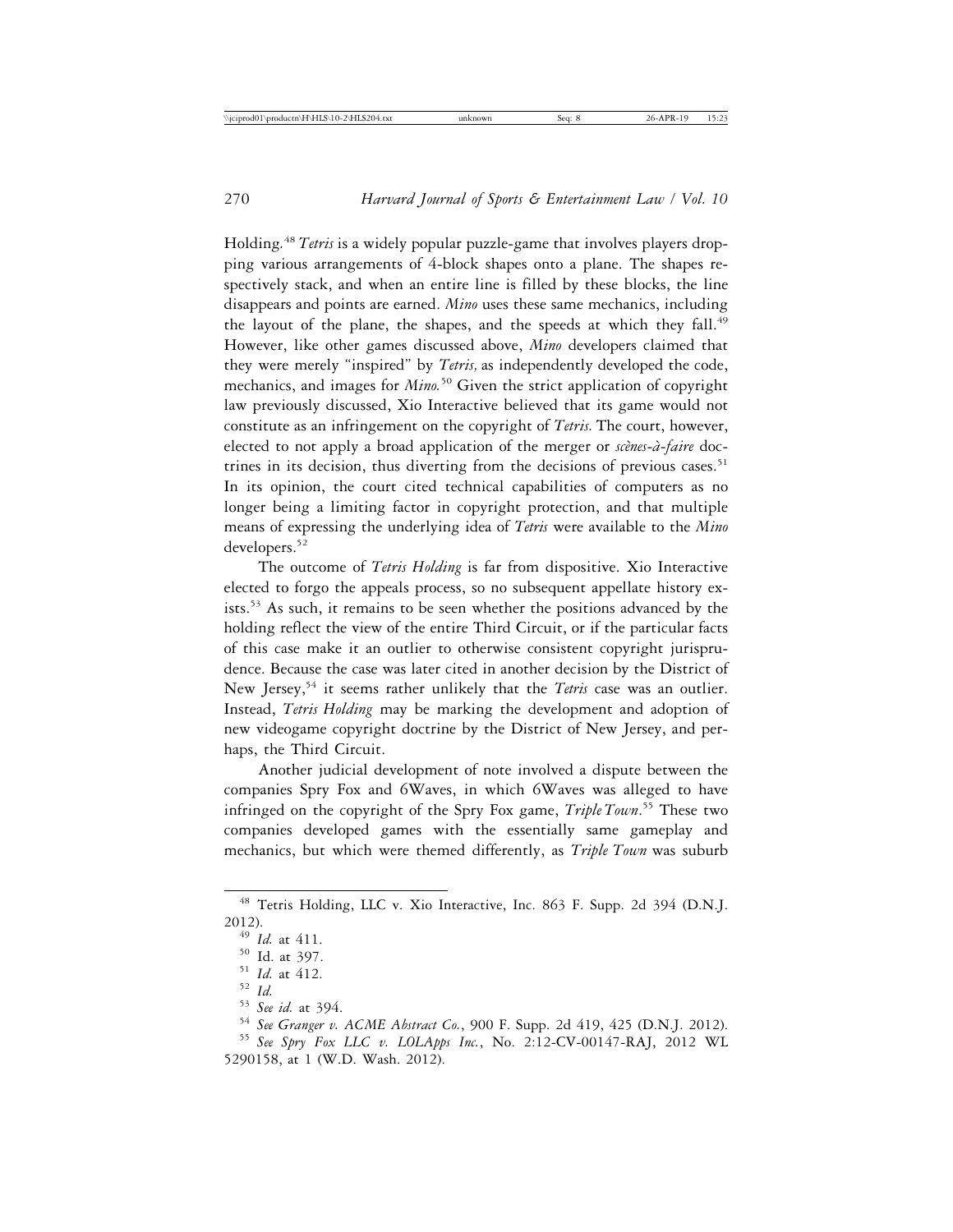themed, while 6Wave's game, *Yeti Town*, was mountain themed.<sup>56</sup> In examining the protectable expressive elements of both games, a court determined that the protected elements were "substantially similar enough" to move the case forward to discovery. In its ruling to deny 6Wave's motion to dismiss, the court also highlighted the factors expressed in the *Tetris* case, namely, computing capabilities and range of expressions available.<sup>57</sup> While the case ultimately settled, it marked another potential diversion from the established application of copyright law to videogames.<sup>58</sup>

## *B. Application of Doctrine*

Returning again to the lawsuit between Magnavox and Atari, the hypothetical introduction of these new developments would make Magnavox, and not Atari, the winner of this lawsuit. The two games were clearly substantially similar, and as noted previously, Atari openly admitted that it used the Magnavox tennis game in the development of *Pong.* Atari, however, could have defended itself by applying the traditional doctrine of videogame copyright law by arguing for broad interpretations of the merger and *scènes-* $\hat{a}$ -faire doctrines. Specifically, the argument would be based around creative limitations in how the idea of a tennis game could be expressed and restrictions on computer technology. Had the court applied the reasoning in *Tetris Holdings,* that computer technology cannot be argued as a limitation when infringing on a copyright, then these arguments put forth by Atari would probably not have sufficed. By applying *Tetris Holdings,* the court could have reasoned that advancements in computing technology when compared to early generations (i.e. those in the 1950's and 1960's) made it so that there were multiple means of expressing the underlying idea. The court therefore, could have determined that by creating *Pong,* a game substantially similar to Magnavox's own game, Atari infringed on Magnavox's copyright. This result, although hypothetical, highlights the impact that these new judicial developments may have if they ultimately supplant the traditional videogame copyright doctrine.

<sup>&</sup>lt;sup>56</sup> See id at 6.<br><sup>57</sup> See id at 6.<br><sup>58</sup> See Jack Schecter, *Bears Beat Yetis! Another Copyright Defeat for Video Game Clones,*Oct. 24, 2012, Sunsein, Kann, Murphy & Timbers, https://sunsteinlaw .com/bears-beat-yetis-another-copyright-defeat-for-video-game-clones/ [https://per ma.cc/24LU-ZZGZ] (on file with the Harvard Law School Library).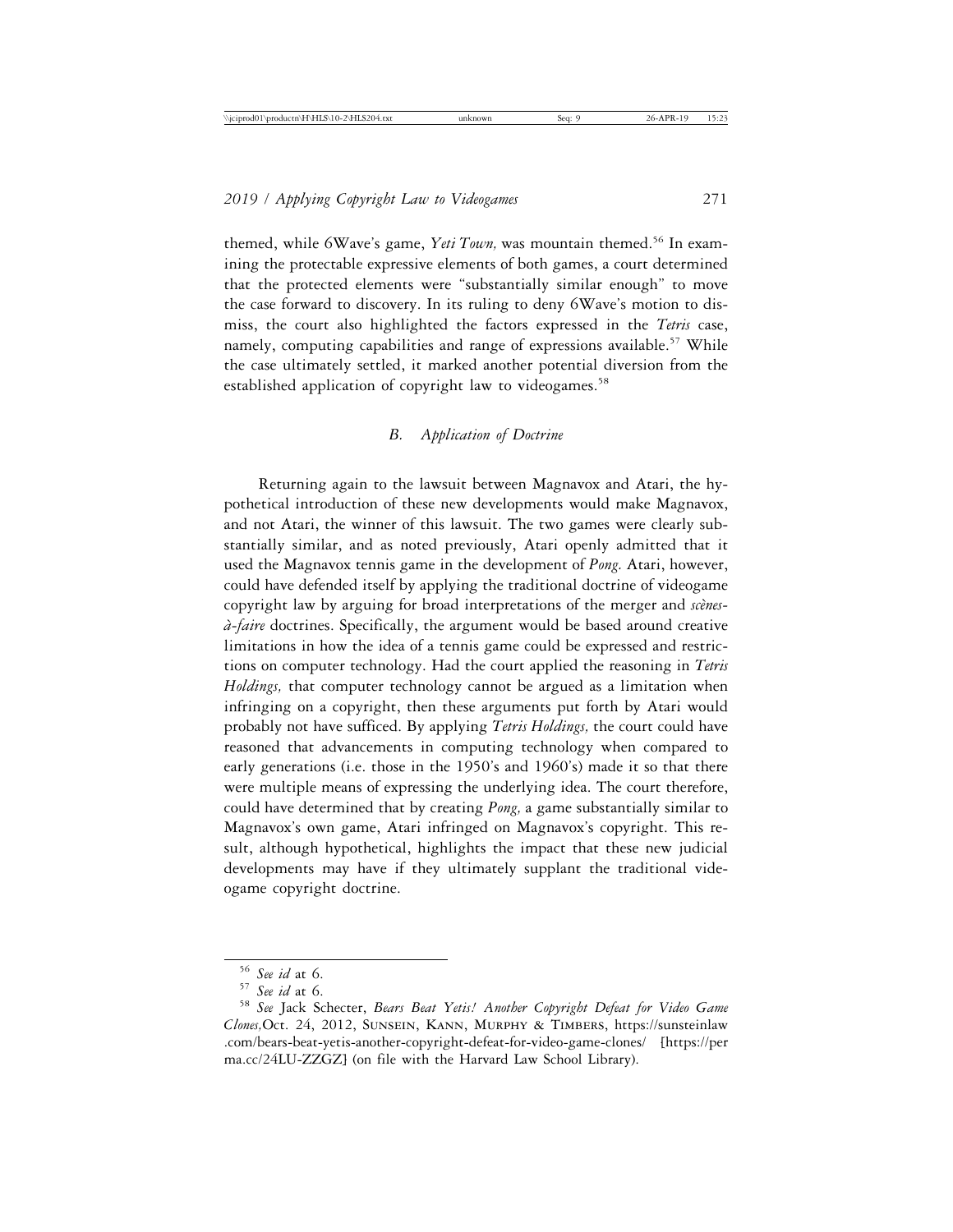### *C. Potential Explanations*

The fact that several district courts have, at the very minimum, allowed cases of videogame copyright infringement to proceed to the discovery process may be indicating a greater shift of judicial application of videogame copyright law. While it is unclear why some districts are adopting such polices, one possible explanation may be in the ages of the judges themselves. As highlighted in the beginning of this paper, videogames are a relatively recent phenomenon that a "younger" crop of judges may simply view differently than their more experienced contemporaries. The judge that wrote the opinion for the *Tetris* case was 18 when *Pong* was released,<sup>59</sup> and the judge in the Spry Fox case was  $22,60$  meaning that both have spent the majority of their adult lives with videogames being a part of American culture.

A feasible argument, therefore, would be that prolonged exposure to videogames has provided these particular judges with more nuanced opinions on the topic, which in turn has been reflected in their respective judicial opinions. While such a hypothesis cannot be proven without further jurisprudence, it would be interesting to follow future videogame copyright cases, and compare the decisions with the ages of the judges issuing the opinions. If video copyright jurisprudence continues along the lines of the *Tetris Holding,* then this explanation may hold some merit, and will introduce an additional variable in the legal calculus that an attorney must conduct when advising a client.

Another potential explanation for why the pendulum may be swinging back in favor of copyright holders is simply the notion that judicial interpretations of statutory frameworks fluctuate over time. As the general viewpoints of society change, judges tend to reinterpret previous rulings to reflect those changing values. This explanation is slightly different than the one above, in that judges are not reflecting their own values into the opinion, but rather, the values of society. This idea may be a more plausible explanation. Federal judges constantly attempt to keep their individual opinions out of their judicial rulings, as they do not want to be accused of straying from Justice Holmes' renowned dissent in *Lochner v. New York.*<sup>61</sup>

<sup>59</sup> *See Freda L. Wilson,* Wikipedia, https://en.wikipedia.org/wiki/Freda\_L.\_Wolf son, [https://perma.cc/SW77-7VHX] (Mar. 10, 2019) (on file with the Harvard Law School Library). <sup>60</sup> *See Richard A. Jones,* Wikipedia, https://en.wikipedia.org/wiki/Richard\_A.\_

Jones, [https://perma.cc/TX74-YFGM] (Mar. 10, 2019) (on file with the Harvard Law School Library). <sup>61</sup> *See generally, Lochner v. New York*, 198 U.S. 45, 74-75 (1905).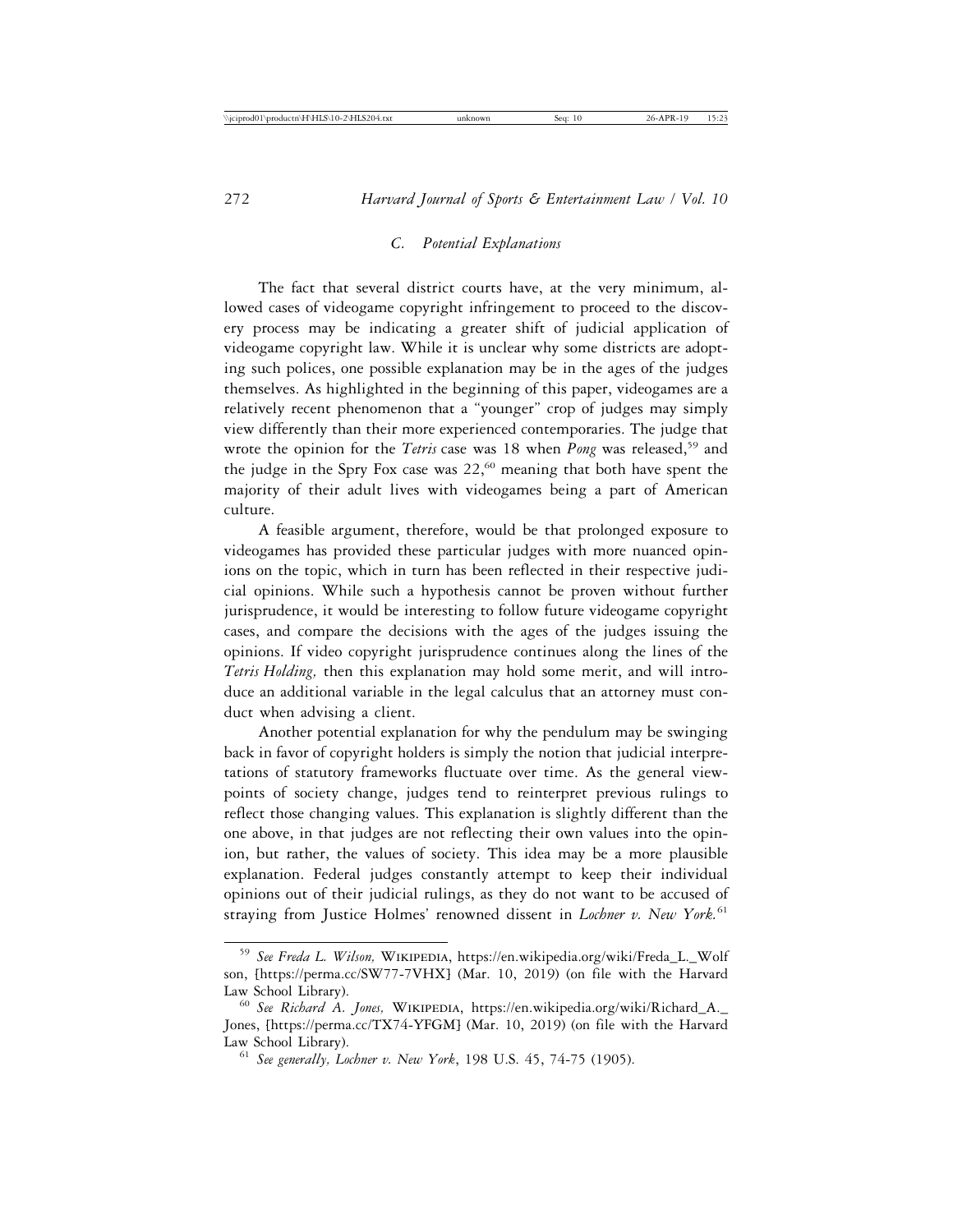This opinion famously set forth the precedent that judges should not input their own opinions into the law, but rather, should allow the general public opinion to rule the day, and continues to be a point of articulation between justices today.62 The rulings set forth in *Tetris Holding* may be an extension of this theory of adjudication.

### V. Applications to Practicing Attorneys

From an advisement and advocacy standpoint, attorneys must be aware of the traditional statutory and judicial interpretations of copyright law, as well as the new developments discussed above. While these new developments introduce more uncertainty into the application of copyright law, a variety of strategies can still be utilized to ensure the optimal outcome for a client.

## *A. Representing Videogame Copyright Holders*

The new developments in copyright law can dramatically expand the legal strategies available to attorneys representing videogame copyright holders. While the tried and true method of threatening litigation against infringers still remains the best tactic, these threats now carry more weight. Not only will the cost of litigation potentially induce the alleged infringer into settling, but the fact that courts have shown an openness in siding with copyright holders only places more pressure on the opposing party.

Strategy-wise, a good practice would be for attorneys to advise their clients to register any copyrights they have with the United States Copyright Office. While the Copyright Act automatically affords copyright protection to works created after 1976, registration of the work grants the copyright holder the option to sue for statutory damages.<sup>63</sup> Statutory damages can award a copyright holder up to \$150,000 per instance of intentional infringement, and serve as an excellent monetary deterrent towards potential infringers.<sup>64</sup> While holders of non-registered copyrights can still sue for actual damages or profits, these are more difficult to prove in court,

<sup>62</sup> *See e.g., Romer v. Evans*, 517 U.S. 620 (1996).

<sup>&</sup>lt;sup>64</sup> See Richard Stim, *Copyright Infringement: How Are Damages Determined?* NOLO (N.D.), https://www.nolo.com/legal-encyclopedia/copyright-infringement-how-dam ages-determined.html, [https://perma.cc/Q6DV-8MQV] (on file with the Harvard Law School Library).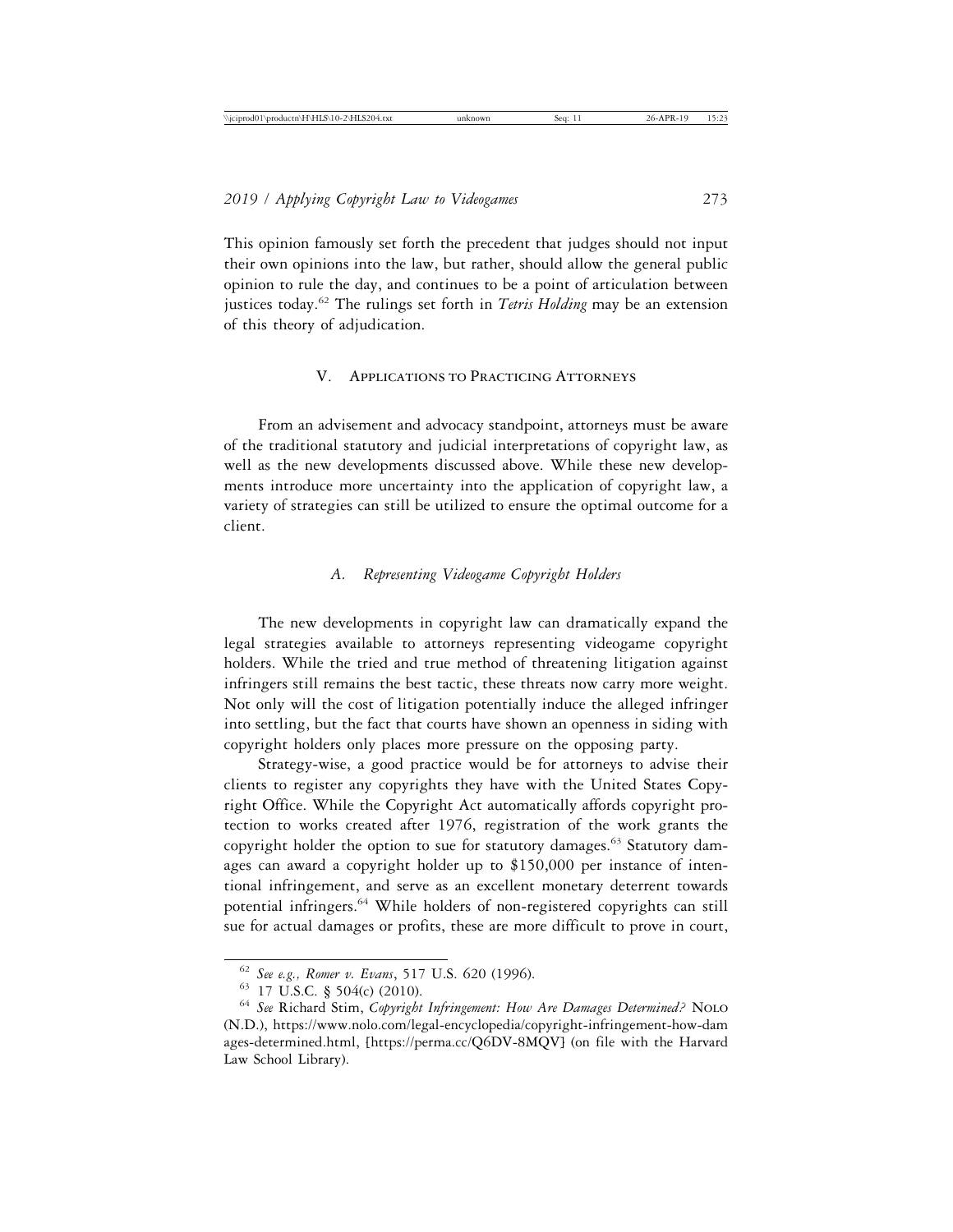and may not provide the same level of deterrence that statutory damages create.<sup>65</sup>

Secondly, attorneys should always bring infringement suits in the Federal District of New Jersey, as this is currently the federal district with the friendliest laws towards videogame copyright holders.<sup>66</sup> Given the transient and national presence of videogames, it is highly probable that the alleged infringer has conducted business within the state, thus making it practically impossible for the infringer to claim a defense under lack of personal jurisdiction $67$  or venue.<sup>68</sup>

Lastly, if procedural rules prevent a suit from being brought in the District of New Jersey, then the second-best strategy would be for the client to bring the suit in whichever federal district the Federal Rules of Civil Procedure dictate is proper. While bringing a suit in another district is riskier, *Spry Fox* has shown that other courts are open to adopting the rationale of *Tetris Holdings.*69 This reasoning, in turn, could persuade the alleged infringer to settle, and thus avoid the risk of having another district adopt the rationale developed by the District of New Jersey. If the lawsuit does proceed to trial, it is possible that such rationale is, in fact adopted, creating another district in which copyright holders can bring an infringement case. Although mired with uncertainty, this strategy is still a worthwhile option for attorneys to suggest to their clients, as it will potentially lead to a favorable outcome and further redefine the judicial application of copyright law.

## *B. Representing New Videogame Developers*

Attorneys representing videogame developers also have several legal tools at their disposal when representing their clients. To avoid any inconsistencies with the strategies discussed above, videogame developers will not be viewed as copyright holders for the purposes of this section.

The first, and perhaps most important step in this representation is for attorneys to advise their clients about the new legal developments of *Tetris Holding* and other similar cases. Doing so will to put the clients on notice regarding what creative liberties they may take when developing a new

<sup>65</sup> *See id.* <sup>66</sup> *See Tetris Holding, LLC v. Xio Interactive, Inc.* 863 F. Supp. 2d 394 (D.N.J. 2012). <sup>67</sup> *See Int'l Shoe Co. v. Washington*, 326 U.S. 310 (1945). <sup>68</sup> *See* 28 U.S.C. § 1391(b)(3) (2011).

 $69$  See Spry Fox LLC v. LOLApps Inc., No. 2:12-CV-00147-RAJ, 2012 WL 5290158 (W.D. Wash., Sept. 18 2012).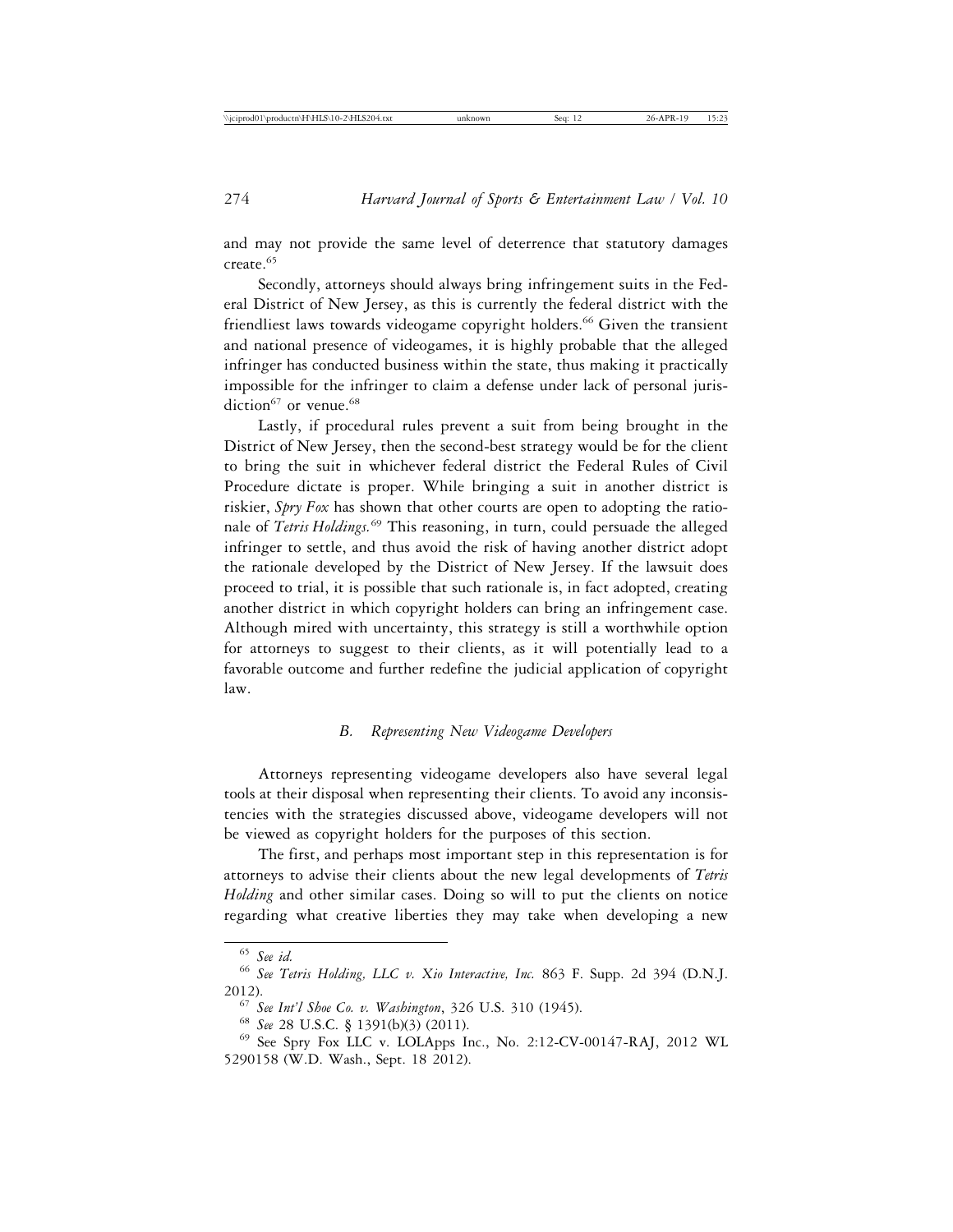videogame. While a client may certainly still draw inspiration from a previously published game, a good strategy for a lawyer would be to advise the client to limit the number of inspirational elements used in their new game. By doing so, the *Tetris Holding* line of reasoning would be most likely be inapplicable to their game should they be sued for copyright infringement. Further, if the client is in fact inspired by a previously published game, an attorney should check to see if that game is registered with the Copyright Office. If the game of inspiration is in fact registered, then even more precautions should be taken to avoid the imposition of statutory damages.<sup>70</sup> These precautions may involve changing the art style of the videogame, altering any elements that may be deemed to be too similar to the registered game, or perhaps, maybe even ceasing the development of the game entirely.

Attorneys should also attempt to limit their clients contact with judicial districts that are adopting the *Tetris Holding* style of reasoning. Methods of limiting such contact include not having a principle place of business in that district and engaging in minimal sales in that district. Given the transient nature of videogame sales, however, the later step may be impossible to implement. However, it still serves as a legitimate method of avoiding a lawsuit in that particular federal district.<sup>71</sup>

If the client does find itself being sued in the District of New Jersey, or any other district that is applying *Tetris Holding*, then the attorney should motion to transfer the case to another federal district.<sup>72</sup> The new district should be one that still applies the more traditional method of videogame copyright law, as this method will most likely result in a favorable ruling for the client. Assuming the transfer is granted, the client's argument should be based on why the court should utilize the traditional application of videogame copyright law in deciding the case. This argument would give the client the best chance of winning the lawsuit, and may even prompt the plaintiff to drop the case entirely.

Meanwhile, if the motion for transfer is not granted, a similar argument should still be put forward by the client. When arguing for the traditional application of copyright law, and not the *Tetris Holding* rationale, the attorney must attempt to distinguish *Tetris Holding* as an outlier that should be confined to the facts of the case. The attorney should then subsequently work to separate the facts of the client's game from those of *Tetris Holding* to further reinforce this notion. While this strategy is far from guaranteed suc-

<sup>70</sup> *See* 17 U.S.C. §504(c) (2011). <sup>71</sup> *See* 28 U.S.C. §1391 (2011). <sup>72</sup> *See* 28 U.S.C. § 1404 (2011).